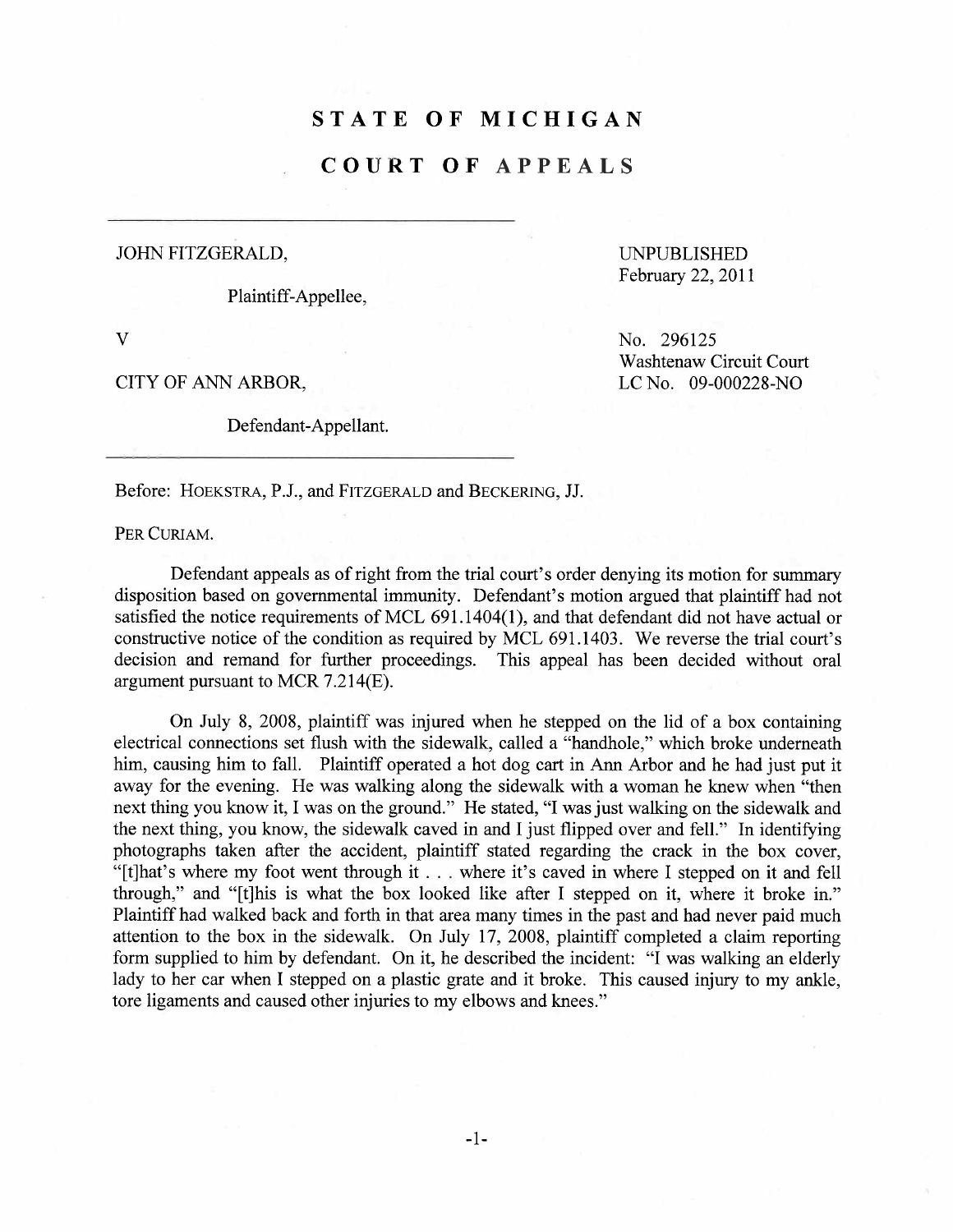According to defendant, the claim reporting form given to plaintiff is used "for all potential claims, including vehicle damage, personal injury, property damage, and sewer backup claims," and is accompanied by two pages of information.<sup>1</sup> The informational pages include sections titled, "HOW TO FILE A CLAIM," "WHAT HAPPENS AFTER A CLAIM IS FILED?," and "WHAT LEGAL NOTICES ARE REQUIRED FOR THE CITY TO PROVIDE TO POTENTIAL CLAIMANTS?" In the legal notices section, only motor vehicle no-fault and sewer backup claims are described. The form specifically marks with asterisks the information required for a sewer backup claim under MCL 691.1416-1419. The materials do not mention notice requirements associated with defective streets or highways, MCL 691.1404, or address the need to provide the names of known witnesses. Likewise, the claim reporting form does not request the names of known witnesses.

Regarding the broken cover, defendant's Field Operations Supervisor, Charles Fotjik, testified that there is no map or inventory of the handholes in the city. Fotjik did not know how many handholes there are in the city, but guessed it would be "thousands." The one that broke was of an older style that is now replaced with a whole, new box. The older boxes are not replaced systematically, but only when repairs or construction are performed in the area, or as needed when they break. Fotjik testified that he could recall one other lid that had broken in the past year. He was not aware of a handhole failure due to normal pedestrian traffc.

Defendant moved for summary disposition as described above, arguing that plaintiff had not satisfied the statutory notice requirements because he knew of an eyewitness but did not identify her within 120 days<sup>2</sup>, and that the city had no actual or constructive notice of the condition of the box's lid until it broke. The court found defendant's claim reporting form was "deceptive" because it did not ask for all the information required by statute. The court ruled, "[w]ell, under the circumstance of this case and this form I'm going to find that the claim was not defective with regard to the notice issue. There is a genuine issue of material fact and the motion for summary disposition is denied." The court did not expressly state whether this decision was with regard to the issue of defendant's notice of the condition or the issue of plaintiffs written notice. However, implicit in the cour's denial of summary disposition is its finding that notice was sufficient in both regards.

We review de novo a trial court's decision to grant or deny a motion for summary disposition. Spiek v Dep't of Transp, 456 Mich 331, 337; 572 NW2d 201 (1998). Although substantively admissible evidence submitted at the time of the motion must be viewed in the

 $\frac{1}{1}$  At the summary disposition hearing, defense counsel indicated that it is also used for sidewalk claims.

 $2<sup>2</sup>$  At the summary disposition hearing, defense counsel stated that the claim reporting form "got" (plaintiffj through the first three" requirements set forth in MCL 691.1404(1) (the location, the nature of the defect and the nature of the injury), but contended that the form "wasn't meant to be a comprehensive advice of legal rights to somebody who has a claim against the City and wants to perfect that claim."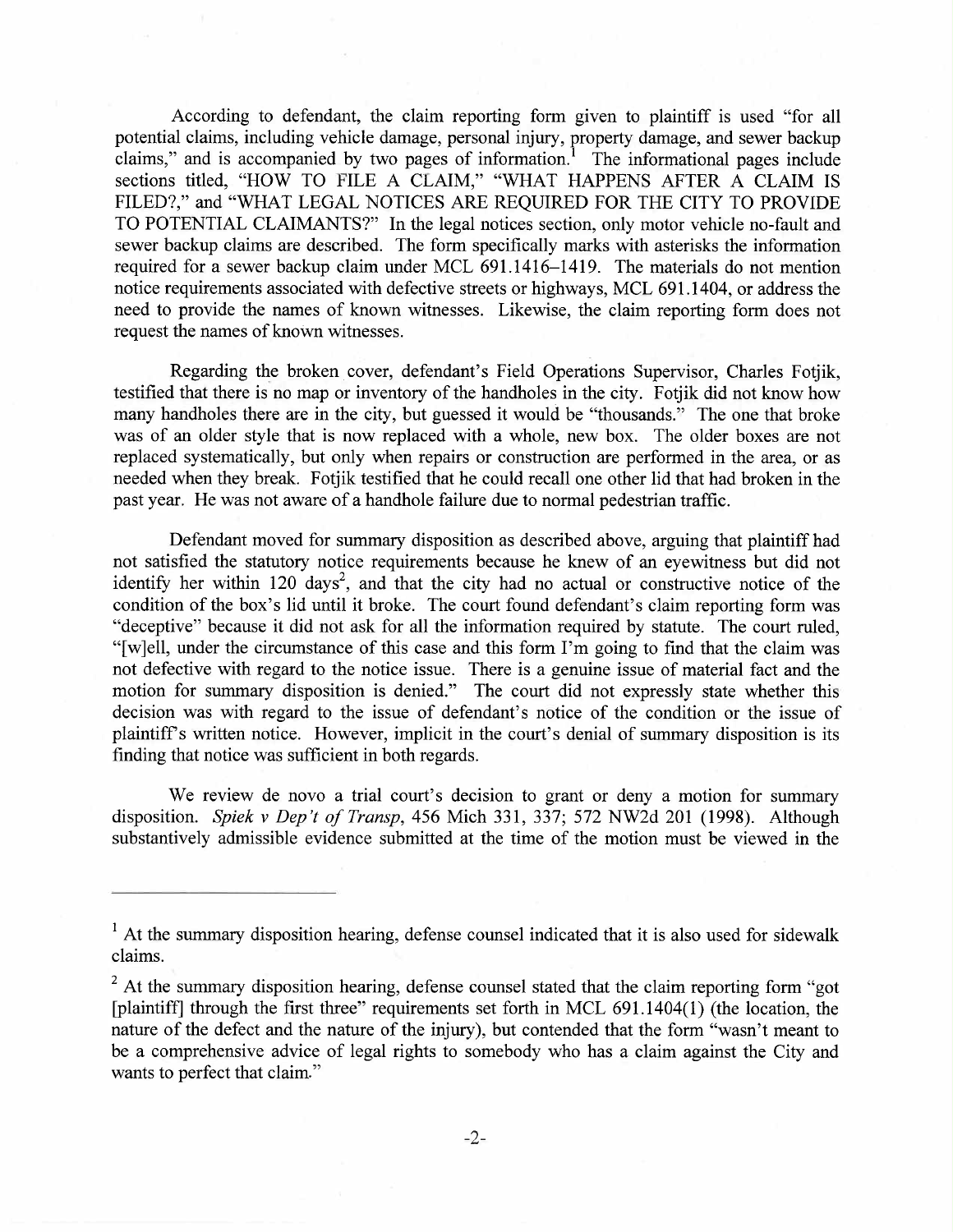light most favorable to the party opposing the motion, the non-moving party must come forward with at least some evidentiary proof, some statement of specific fact upon which to base his case. Maiden v Rozwood, 461 Mich 109, 120-121; 597 NW2d 817 (1999); Skinner v Square D Co, 445 Mich 153, 161; 516 NW2d 475 (1994).

We find that the trial court erred in denying the summary disposition motion because plaintiff failed to produce any evidence that defendant had actual or constructive notice of the alleged defect.

Under MCL 691.1403:

No governmental agency is liable for injuries or damages caused by defective highways unless the governmental agency knew, or in the exercise of reasonable diligence should have known, of the existence of the defect and had a reasonable time to repair the defect before the injury took place. Knowledge of the defect and time to repair the same shall be conclusively presumed when the defect existed so as to be readily appaænt to an ordinarily observant person for a period of 30 days or longer before the injury took place.

There is no dispute that defendant lacked actual notice. Plaintiff argues that defendant should have known of the defect had it been exercising reasonable diligence, and that it was readily apparent to an ordinarily observant person for a period of 30 days or longer. However, plaintiff provides no evidence supporting either theory. There is no evidence that the new boxes are stronger than the older boxes<sup>3</sup> or that the older boxes had become unsafe for pedestrian use. Based on the record in this case, plaintiff's argument that defendant was not exerting reasonable diligence is pure speculation.<sup>4</sup>

Likewise, the assertion that the box had a noticeable problem for more than 30 days is also speculation. Plaintiff argues that the photographs taken within a week after the accident show dried leaves and a cigarette butt inside the crack, evidencing an old crack. However, there are also dried leaves along the edges of the intact part of the lid and in a nearby sidewalk crevice. There was no testimony regarding how or when dried leaves got into the places that can be seen in the photographs. The "missing lip" of the box can, in fact, be seen jamed in between the lid and the box, and whether an ordinarily observant person would notice it missing is certainly open

 $3$  Although plaintiff refers to Fotjik's deposition testimony in support of his contention that the fiberglass composite replacement handholes were stronger, Fotjik testified that he was not sure why MDOT began using the new boxes, such as whether it was due to strength, the older model being discontinued, or some other reason.

<sup>&</sup>lt;sup>4</sup> Plaintiff has produced no expert testimony or other evidence to establish that defendant should have been aware of a danger posed to pedestrians by defendant's older boxes, that the handholes should be routinely inspected for their structural integrity, or that the handhole in question should have been replaced prior to the accident.